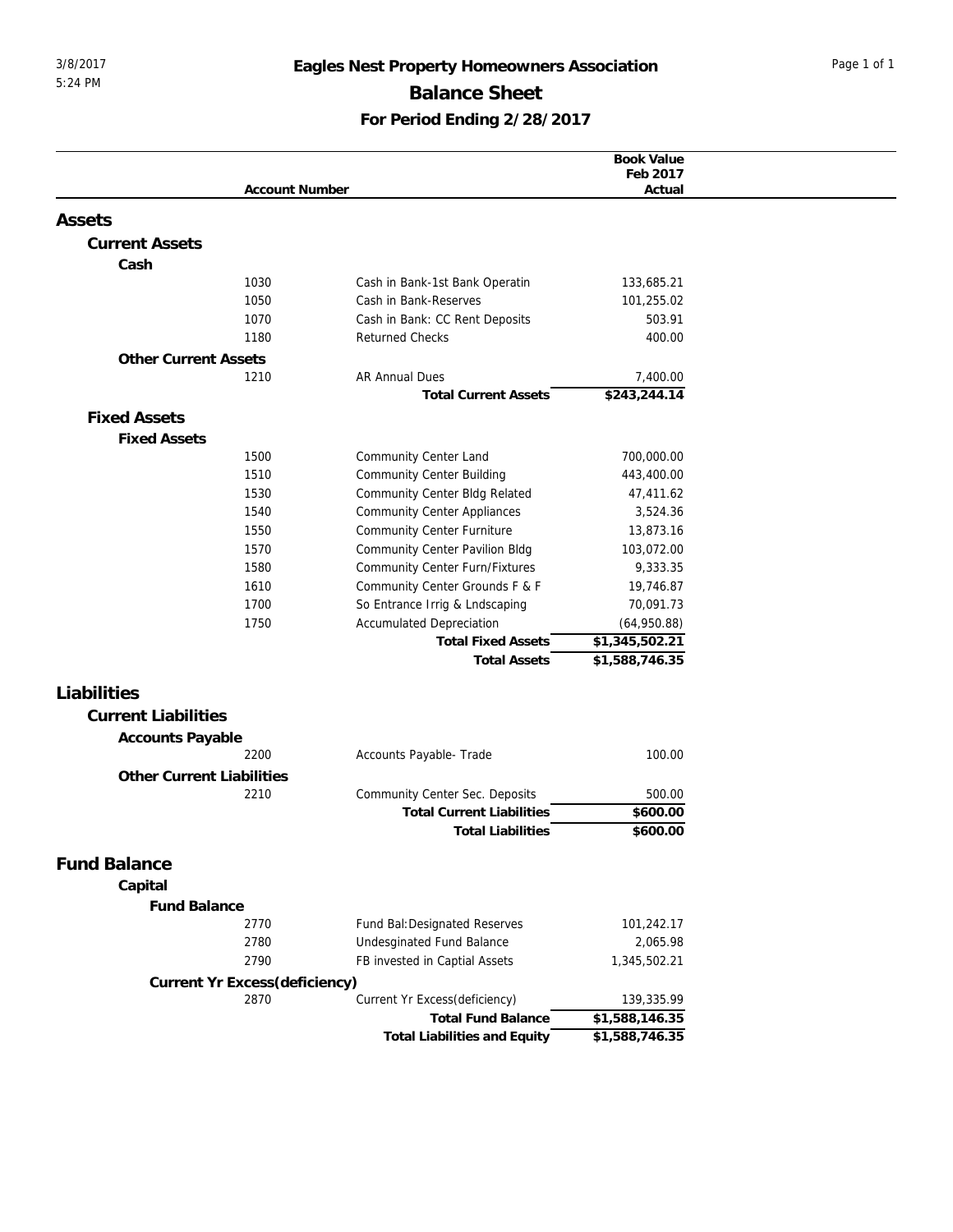## 3/8/2017 **Eagles Nest Property Homeowners Association** Page 1 of 2 **Income Statement Current vs Year-to-date 2/1/2017 to 2/28/2017**

|                |                            |                                       | Feb 2017   | Jan 2017     | Annual                  |
|----------------|----------------------------|---------------------------------------|------------|--------------|-------------------------|
|                |                            |                                       | Feb 2017   | Feb 2017     | <b>Budget</b>           |
|                | <b>Account Number</b>      |                                       | Actual     | Actual       |                         |
|                |                            |                                       |            |              |                         |
| Revenue        |                            |                                       |            |              |                         |
| Revenue        |                            |                                       |            |              |                         |
|                | 3010                       | Income from Dues-Operating            | 0.00       | 133,450.00   | 133,450.00              |
|                | 3020                       | Income from Dues-Capital              | 0.00       | 23,550.00    | 23,550.00               |
|                | 3040                       | <b>Community Center Rentals</b>       | 400.00     | 600.00       | 3,000.00                |
|                | 3110                       | Noxious Weed Spraying Fees            | 0.00       | 0.00         | 8,400.00                |
|                | 3130                       | Rental Income-Cell Tower              | 6,000.00   | 6,000.00     | 18,150.00               |
|                | 3310                       | Interest Income                       | 6.08       | 12.85        | 100.00                  |
|                |                            | <b>Total Revenue</b>                  | \$6,406.08 | \$163,612.85 | \$186,650.00            |
|                |                            |                                       |            |              |                         |
| Expenses       |                            |                                       |            |              |                         |
|                | South & Middle Entrances   |                                       |            |              |                         |
|                | 5150                       | Mowing & Maintenance                  | 0.00       | 0.00         | 3,895.00                |
|                | 5151                       | Maintenance-Lawn & Turf, ferti        | 0.00       | 0.00         | 3,809.00                |
|                | 5152                       | Maintenance-Beds/shrubs.trees         | 0.00       | 0.00         | 10,655.00               |
|                | 5153                       | Fertilize trees(deeproot)             | 0.00       | 0.00         | 1,010.00                |
|                | 5160                       | Irrigation & Maintenace               | 0.00       | 0.00         | 1,315.00                |
|                | 5170                       | Electricity                           | 0.00       | 82.80        | 750.00                  |
|                | 5183                       | <b>Holiday Decorations</b>            | 0.00       | 0.00         | 2,500.00                |
|                | 5190                       | Water                                 | 0.00       | 89.10        | 4,000.00                |
|                | 5191                       | Miscellaneous Maintenance             | 66.39      | 66.39        | 2,000.00                |
|                | 5200                       | Middle Entrance                       | 0.00       | 0.00         | 15,000.00               |
|                | Open Space & Environmental |                                       |            |              |                         |
|                | 5400                       | Tree Removal ENPHA Common             | 0.00       | 0.00         | 2,200.00                |
|                | 5430                       | ENPHA tree spraying/feeding           | 0.00       | 0.00         | 1,500.00                |
|                | 5450                       | Tree Replant                          | 0.00       | 0.00         | 600.00                  |
|                | 5480                       | Noxious SWeed Control ENPHA           | 0.00       | 0.00         | 750.00                  |
|                | 5490                       | Noxious Weed Control Program          | 0.00       | 0.00         | 7,900.00                |
|                | 5510                       | Two Cabins Preservation               | 0.00       | 0.00         | 1,000.00                |
|                | 5600                       | <b>Trail Maintenance</b>              | 0.00       | 0.00         | 3,520.00                |
|                | 5620                       | Equipment                             | 0.00       | 0.00         | 300.00                  |
|                | Community/Common           |                                       |            |              |                         |
|                | 5300                       | Porta John & Dumpster Rental          | 0.00       | 14.95        | 1,025.00                |
|                | 5310                       | Mowing & Grounds                      | 0.00       | 0.00         | 6,090.00                |
|                | 5311                       | Irrigation repair/maintenance         | 0.00       | 0.00         | 5,075.00                |
|                | 5320                       | Water & Sewer                         | 0.00       | 142.74       | 1,600.00                |
|                | 5330                       | Electricity & Gas                     | 0.00       | 183.01       | 1,750.00                |
|                | 5340                       | Snow Removal                          | 2,157.16   | 4,157.16     | 3,960.00                |
|                | 5350                       | Other Bldg/P'Lot Maintenance          | 64.55      | 124.55       | 11,850.00               |
|                | 5360                       | <b>Exterior Building Improvements</b> | 0.00       | 0.00         | 1,000.00                |
|                | 5370                       | Pavilion Maintenance                  | 0.00       | 0.00         |                         |
|                |                            | <b>Total Expenses</b>                 | \$2,288.10 | \$4,860.70   | 3,000.00<br>\$98,054.00 |
|                |                            | <b>Total Gross Profit</b>             | \$4,117.98 | \$158,752.15 | \$88,596.00             |
|                |                            |                                       |            |              |                         |
| Administrative |                            |                                       |            |              |                         |
|                |                            | General & Administrative Expense      |            |              |                         |
|                | 5710                       | Insurance                             | 2,451.00   | 11,889.00    | 12,200.00               |
|                | 5720                       | Bookkeeping                           | 1,400.00   | 1,400.00     | 8,400.00                |
|                | 5730                       | Legal                                 | 0.00       | 0.00         | 10,500.00               |
|                | 5750                       | Dues Collections Costs                | 1,291.67   | 3,503.67     | 5,200.00                |